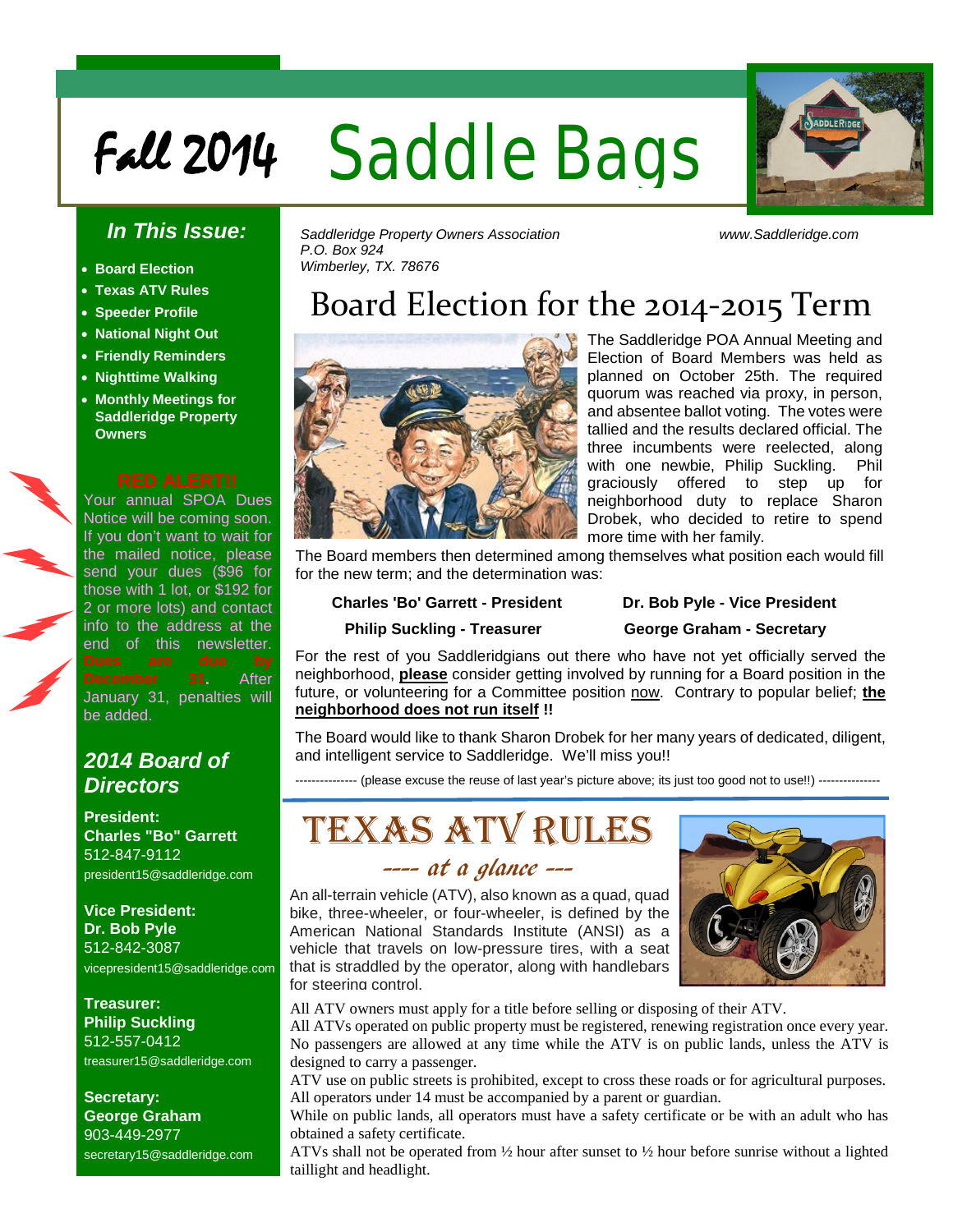

# SPEEDER PROFILE

**LEGAL DISCLAIMER:** The editorial article below in no way, shape, or form implies that the SPOA Board approves or condones any speed in Saddleridge above the posted 30 mph limit.

OK; here we go again. You've all seen the email traffic and previous notes and articles in past newsletters about residents speeding through Saddleridge, sometimes at very high speeds (some at up to almost 70 mph!!). One would think residents would know better; but that seems not to be the case. This problem has even contributed to the death of one resident's beloved pet. Believe it or not, this speeding problem has actually been improving lately!! But there is still room for improvement. Soooooooo, this is the first in a series of new Saddlebags articles that will profile a chronic speeder living in our midst. You offenders know who you are, and the all-seeing all-knowing SPOA Board also knows who you are!!

This issue's grand prize winner is a charcoal-ish color Infinity EX with a blown muffler (or other exhaust leak) that hails from the east side of Mission Trail close to Arrowhead Pass. This car has been seen routinely blowing through the 'hood at between 50 and 65 mph with a person behind the wheel making a half-hearted attempt at keeping it going sort of straight while messing about with the omnipresent smart phone. This car was even observed once going 40+ mph down its own driveway, barely getting stopped for cross traffic coming down the street. Residents out walking their pets or children (or both) get off the road in a hurry when they see (and hear!!) this car coming, as this driver doesn't slow down for any living thing. If this driver behaves this way out on the main roads, its probably only a matter of time before Natural Selection rears its ugly head, and the car ends up buried in a ditch, or flies over a guardrail and off a cliff, or it becomes semi-permanently attached to one of the big trees along RR12. A note to this driver: its time to get a clue and slow down before you hurt yourself; or worse, hurt someone else.

A reminder to all once again; there is no legitimate excuse for speeding. If you are constantly running late for whatever reason, learn how to manage your time better. If you are a Type-A personality that just has to go fast all the time, you may want to try some calming exercises such as yoga or TM (can you say "Ooooommmmmmm"?? Sure you can....). Maybe you think you're a racecar driver in training?? Well; you're only fooling yourself. Seriously, we all know that the 30 mph speed limit seems a bit slow for out here in the boonies; but we're stuck with it unless we all want to tear down our mail boxes and replace them with breakaway posts (per TXDoT law). And let's face it; about 35 to 40 mph actually "feels" about right for the area. So, how about as a New Year's resolution we all try to at least keep the speed closer to what "feels" right (see the legal disclaimer above).

All of you non-speeding residents can help out, too. Do you see the same vehicle flying past your house at about the same time every day?? Feel free to call the Wimberley City Marshall (if you live in Section 1) or the Hays County Sheriff's Department (for those in Section 2) and ask them to set up a "Speeding Intervention" for the offending party. They will be happy to oblige. Please note that the authorities have been patrolling our area more often lately due to the speeding problem, and have been writing quite a few citations lately for Saddleridge residents. So, no whining to the Board if you get a ticket!! You've been duly warned (again!!). Let's all slow down a bit and smell the wildflowers.

Anyone who is interested in trying out for the next issue's Speeder Profile just needs to keep flying through the area at warp speed. The Board will notice, either through direct observation, resident complaints, or reports from the Deputies. The current points leader for the next issue's winner is a red Jeep that lives up toward the end of Mission Trail.

Vroom, Vroom…………………………….…..



"Oh, I saw the sign, officer, but my car can go a lot faster than that!"

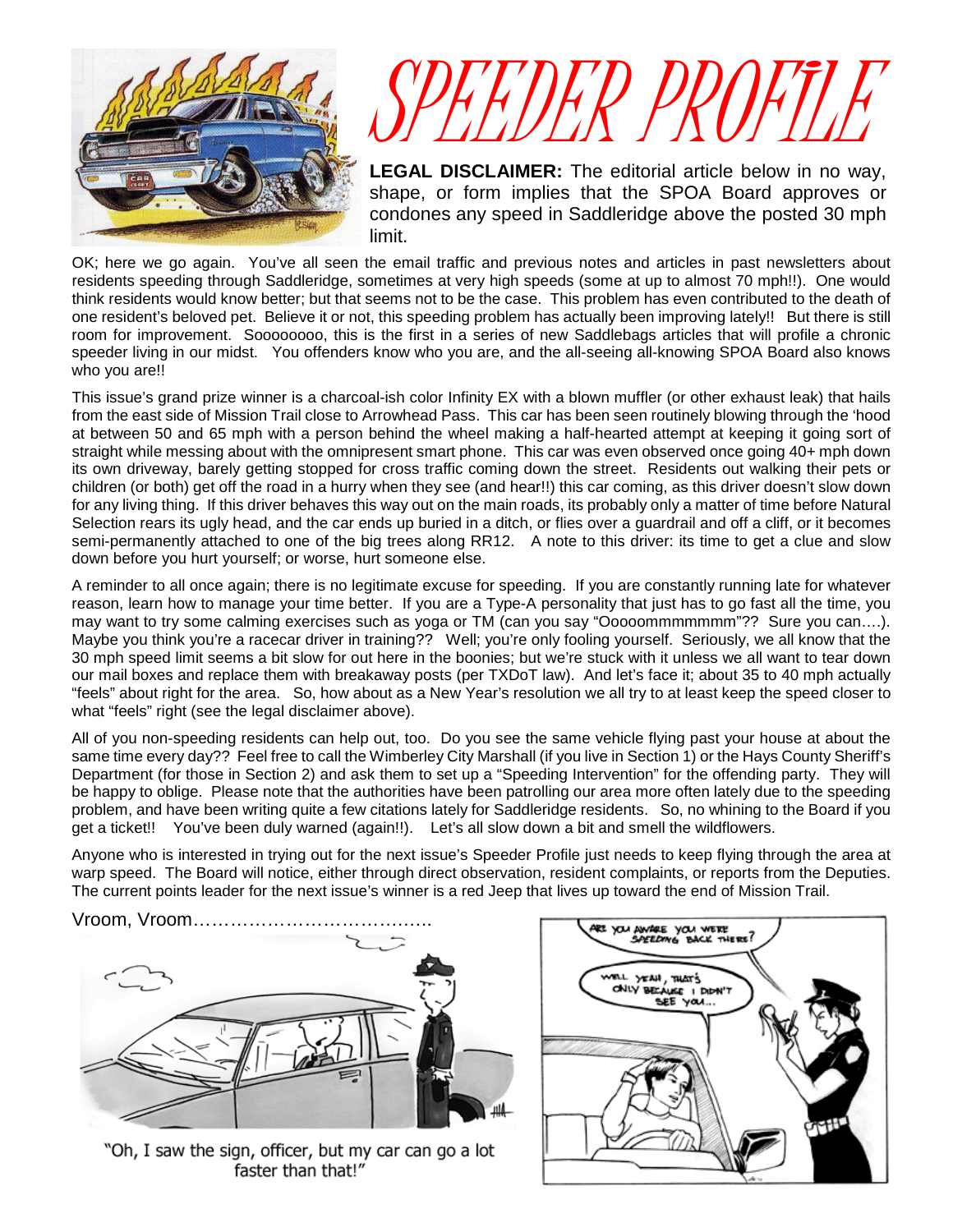

Don't ORGET!

2014 National Night Out

The 2014 National Night Out was held on October 7th at the Clubhouse. This was the 16<sup>th</sup> NNO for Saddleridge!! Attendance was up about 20% from last year, with about 90 residents attended for socializing and good free food. The chopped brisket was quite good (you can thank the SPOA Prez for specifically requesting "chopped beef" instead of "chopped fat"). Also on the table were chips, drinks, root beer floats, and some wonderful homemade desserts from the neighborhood ladies. See what you missed if you didn't come out??





# **Friendly Reminders**

We know most of you have seen this before, but due to all the new folks that have recently moved into Saddleridge (and the need to fill up space in this cheesy newsletter!!); here it is again:

Looking to meet your new neighbors, or just wanting an opportunity to get away from the kids for a while?? Here are a few adult activities that you may have an interest in:

**Saddleridge Dinner Club** – This event occurs one weekend night per month (usually a Sunday starting at 6 PM) at a selected local restaurant for socializing and good food, with people paying for their own meals. If interested in joining this activity, please contact Carol Peregoy at 512-618-4729 or by e-mail at [carolperegoy@gmail.com.](mailto:carolperegoy@gmail.com)

**Ladies Bunco Group** – This 'ladies only' group meets on the 3rd Tuesday of each month, at a different person's home, for lunch, good conversation, and a rousing game of Bunco (a fun and easily-learned dice game). No skill or prior experience is necessary. If interested in this activity, please contact Marylou Melton at 512-847-2849, or e-mail her at [mewmelton@yahoo.com.](mailto:mewmelton@yahoo.com)

**NEW!! Hill Country Book Babes** – This informal (but highly intelligent!!) book club meets usually once per month, usually on the third Wednesday, at a member's home or a local restaurant. If interested in joining, please contact Carol Peregoy at 512-618-4729 or by e-mail at [carolperegoy@gmail.com.](mailto:carolperegoy@gmail.com)

**County Leash Laws**

945

Social

Events

Just a reminder to all Saddleridge dog owners; Hays County has an animal restraint law. This means that your dog has to be restrained at all times by fence, chain, or leash. Please have your dogs on a leash when they are outside of their confinement areas. Failure to do so could result in a fine and other possible expenses if Animal Control picks up your loose pet. If you are threatened by a loose dog in Saddleridge, please report it to Hays County Animal Control at 512-393-7896.



For you who want some of those cool blue & white address signs for emergencies (they can be seen by emergency personnel through thick smoke), they can be ordered from Hays County for \$3.25 each. To request an order form, contact GIS Services by phone (512-393-2160) or email [\(addressing@co.hays.tx.us\)](mailto:addressing@co.hays.tx.us). You can also get the form from Hays County Commissioner Will Conley's office at 512-847-3159.

Help keep Oak Wilt out of our area!! When pruning or trimming oaks, please seal **all** wounds<br>with something. It doesn't have to be anything special; just generic spray paint will do it, as<br>the wound only needs protecting f

**Hays County Emergency Guide**

A copy of the Hays County Emergency Guide is available at: <http://www.visitwimberley.com/cert/CERTemergencyGuide2013.pdf>

Remember, dead oak trees do not help your property value!!

It contains emergency phone numbers for the Sheriff's Office, Dispatch, Animal Control and Poison Control, as well as information concerning Disaster Planning, the Emergency Notification System and Neighborhood Watch. It's a good thing to keep handy.

with something. It doesn't have to be anything special; just generic spray paint will do it, as the wound only needs protecting for a few days until the tree starts healing itself.